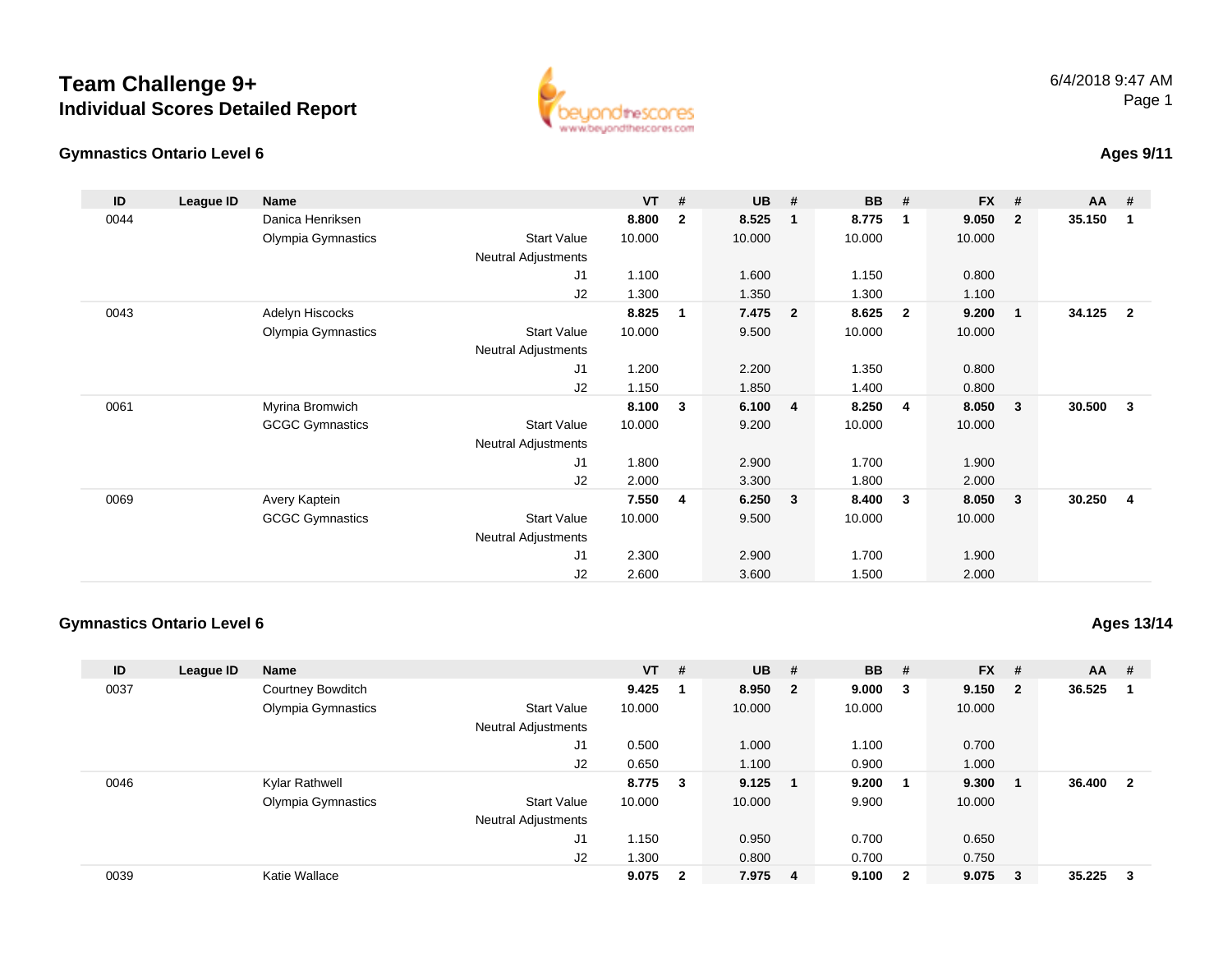## **Team Challenge 9+Individual Scores Detailed Report**



|      | Olympia Gymnastics<br><b>Start Value</b>     | 10.000 | 10.000     |                | 10.000 |                | 10.000 |                |        |                         |
|------|----------------------------------------------|--------|------------|----------------|--------|----------------|--------|----------------|--------|-------------------------|
|      | Neutral Adjustments                          |        | $-0.200$   |                |        |                |        |                |        |                         |
|      | J1                                           | 1.000  | 1.800      |                | 0.800  |                | 0.850  |                |        |                         |
|      | J2                                           | 0.850  | 1.850      |                | 1.000  |                | 1.000  |                |        |                         |
| 0038 | Zoe Smith                                    | 8.450  | 7.225<br>5 | 6              | 9.200  | 1              | 9.000  | $\overline{4}$ | 33.875 | $\overline{\mathbf{4}}$ |
|      | Olympia Gymnastics<br><b>Start Value</b>     | 10.000 | 9.500      |                | 10.000 |                | 10.000 |                |        |                         |
|      | Neutral Adjustments                          |        |            |                |        |                |        |                |        |                         |
|      | J1                                           | 1.500  | 2.200      |                | 0.700  |                | 1.000  |                |        |                         |
|      | J <sub>2</sub>                               | 1.600  | 2.350      |                | 0.900  |                | 1.000  |                |        |                         |
| 0060 | <b>Helaina Bromwich</b>                      | 8.000  | 6<br>8.150 | 3              | 8.700  | 5              | 9.000  | $\overline{4}$ | 33.850 | 5                       |
|      | <b>GCGC Gymnastics</b><br><b>Start Value</b> | 10.000 | 10.000     |                | 10.000 |                | 10.000 |                |        |                         |
|      | Neutral Adjustments                          |        |            |                |        |                |        |                |        |                         |
|      | J1                                           | 2.000  | 2.000      |                | 1.300  |                | 0.950  |                |        |                         |
|      | J <sub>2</sub>                               | 2.000  | 1.700      |                | 1.300  |                | 1.050  |                |        |                         |
| 0036 | Kayla Caughell                               | 8.775  | 7.650<br>3 | 5              | 8.550  | 6              | 8.850  | $-5$           | 33.825 | 6                       |
|      | Olympia Gymnastics<br><b>Start Value</b>     | 10.000 | 9.500      |                | 10.000 |                | 10.000 |                |        |                         |
|      | Neutral Adjustments                          |        |            |                |        |                |        |                |        |                         |
|      | J1                                           | 1.200  | 1.800      |                | 1.500  |                | 1.200  |                |        |                         |
|      | J2                                           | 1.250  | 1.900      |                | 1.400  |                | 1.100  |                |        |                         |
| 0064 | Sasha Ellis                                  | 8.600  | 7.150<br>4 | $\overline{7}$ | 8.975  | $\overline{4}$ | 8.700  | 6              | 33.425 | $\overline{7}$          |
|      | <b>GCGC Gymnastics</b><br><b>Start Value</b> | 10.000 | 9.500      |                | 10.000 |                | 10.000 |                |        |                         |
|      | Neutral Adjustments                          |        |            |                |        |                |        |                |        |                         |
|      | J1                                           | 1.300  | 2.300      |                | 1.000  |                | 1.150  |                |        |                         |
|      | J2                                           | 1.500  | 2.400      |                | 1.050  |                | 1.450  |                |        |                         |
|      |                                              |        |            |                |        |                |        |                |        |                         |

#### **Gymnastics Ontario Level 6**

**ID League ID Name VT # UB # BB # FX # AA #** 0025 <sup>1012012</sup> Samantha Callan **9.275 <sup>2</sup> 8.575 <sup>2</sup> 9.150 <sup>2</sup> 9.075 <sup>2</sup> 36.075 <sup>1</sup>** Smiths Falls Gym Stars Start Valuee 10.000 10.000 10.000 10.000 Neutral Adjustments J1 0.800 1.400 0.750 0.850 J2 0.650 1.450 0.950 1.000 0071 Emily Lusby **9.325 <sup>1</sup> 8.550 <sup>3</sup> 8.900 <sup>4</sup> 9.250 <sup>1</sup> 36.025 <sup>2</sup>** GCGC Gymnastics Start Valuee 10.000 10.000 10.000 10.000 Neutral Adjustments J1 0.650 1.600 1.100 0.650 J2 0.700 1.300 1.100 0.850 0068Jasmine Hamwi **8.600 <sup>5</sup> 8.775 <sup>1</sup> 9.450 <sup>1</sup> 8.650 <sup>5</sup> 35.475 <sup>3</sup>**

## **Ages 15+**